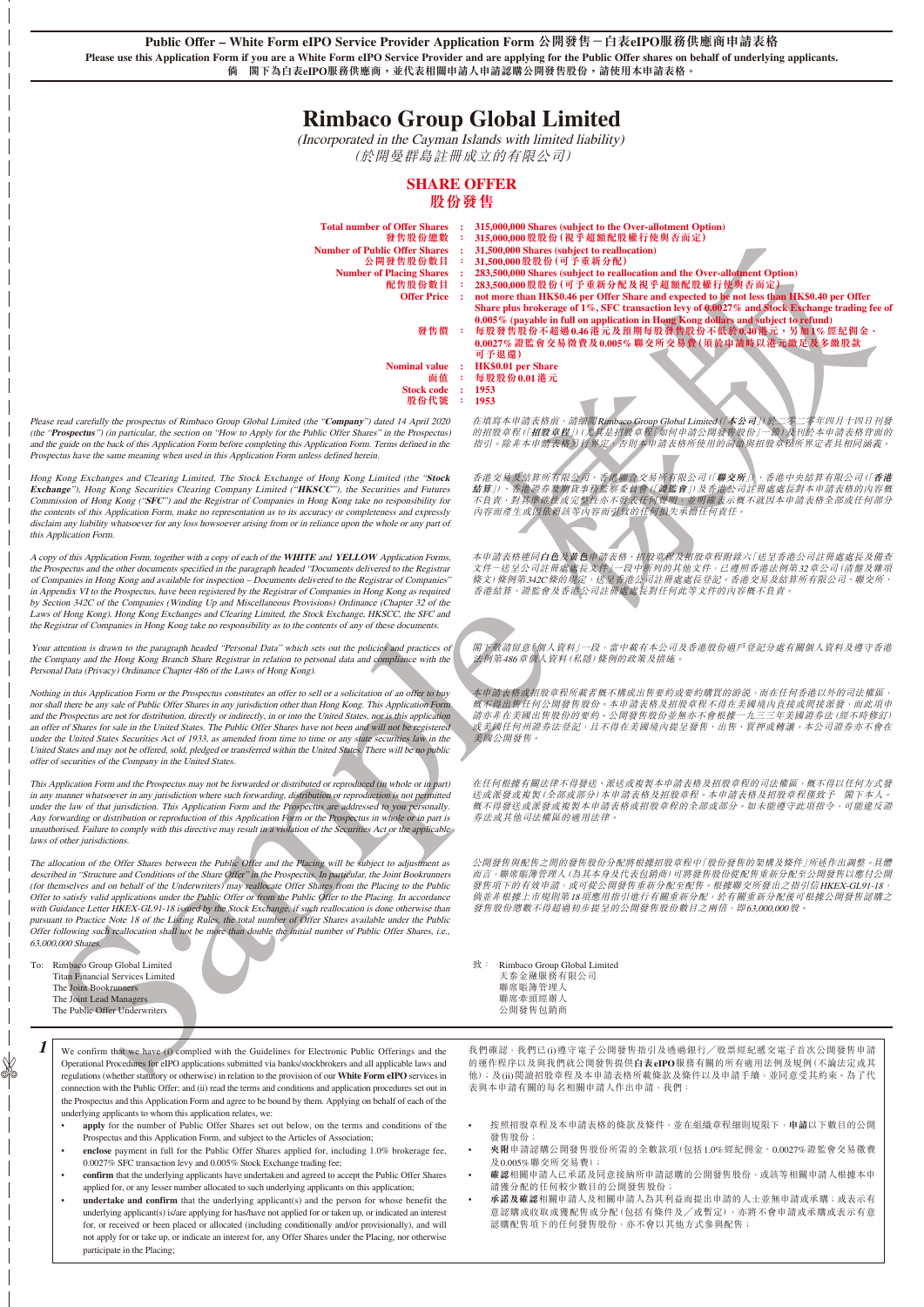|   | understand that these declarations and representations will be relied upon by the Company and the<br>Joint Bookrunners in deciding whether or not to make any allotment of the Public Offer Shares in                                                                                                                                                                                                                                                                                                                                                                                                                                                                                                                                                                                                                                                                                                      | 發售股份;                                                    | 明白 貴公司及聯席賬簿管理人將依賴此等聲明及陳述,以決定是否就本申請配發任何公開                                                                                                                                                                               |  |  |  |  |  |
|---|------------------------------------------------------------------------------------------------------------------------------------------------------------------------------------------------------------------------------------------------------------------------------------------------------------------------------------------------------------------------------------------------------------------------------------------------------------------------------------------------------------------------------------------------------------------------------------------------------------------------------------------------------------------------------------------------------------------------------------------------------------------------------------------------------------------------------------------------------------------------------------------------------------|----------------------------------------------------------|------------------------------------------------------------------------------------------------------------------------------------------------------------------------------------------------------------------------|--|--|--|--|--|
|   | response to this application;<br><b>authorise</b> the Company to place the name(s) of the underlying applicant(s) on the register of<br>$\bullet$<br>members of the Company as the holder(s) of any Public Offer Shares to be allotted to them, and<br>the Company and/or its agents to send any share certificate(s) and/or any refund cheque(s) (where<br>applicable) by ordinary post at that underlying applicant's own risk to the address specified in the<br>application instruction of that underlying applicant in accordance with the procedures prescribed in<br>this Application Form and in the Prospectus;                                                                                                                                                                                                                                                                                   | 用),郵誤風險概由該相關申請人自行承擔;                                     | 授權 貴公司將相關申請人的名稱列入 貴公司股東名冊內,作為任何將配發予相關申請人<br>的公開發售股份的持有人,且 貴公司及/或其代理可根據本申請表格及招股章程所載程<br>序按相關申請人的申請指示所指定地址以普通郵遞方式寄發任何股票及/或退款支票(如適                                                                                        |  |  |  |  |  |
|   | request that any e-Refund payment instructions be despatched to the application payment account                                                                                                                                                                                                                                                                                                                                                                                                                                                                                                                                                                                                                                                                                                                                                                                                            |                                                          | 倘相關申請人使用單一銀行賬戶支付申請股款, <b>要求</b> 將任何電子退款指示發送至申請付款賬                                                                                                                                                                      |  |  |  |  |  |
|   | where the underlying applicants had paid the application monies from a single bank account;<br>request that any refund cheque(s) be made payable to the underlying applicant(s) who had used<br>$\bullet$<br>multiple bank accounts to pay the application monies and to send any such refund cheque(s) by<br>ordinary post at that underlying applicant's own risk to the address specified in the application<br>instruction of that underlying applicant in accordance with the procedures prescribed in this<br>Application Form, the designated website of the White Form eIPO Service Provider and the<br>Prospectus;                                                                                                                                                                                                                                                                                | 戶內;<br>承擔;                                               | 倘相關申請人以多個銀行賬戶支付申請股款, <b>要求</b> 任何退款支票以相關申請人為抬頭人, 並<br>根據本申請表格、白表eIPO服務供應商指定網站及招股章程所述程序將任何有關退款支票<br>以普通郵遞方式寄發到相關申請人的申請指示所指定的地址,郵誤風險概由相關申請人自行                                                                            |  |  |  |  |  |
|   | confirm that each underlying applicant has read the terms and conditions and application procedures<br>set out in this Application Form and in the Prospectus and agree to be bound by them;<br>represent, warrant and undertake that the allotment of or application for the Public Offer Shares to<br>$\bullet$<br>the underlying applicant or by underlying applicant or for whose benefit this application is made would<br>not require the Company, the Sole Sponsor, the Joint Bookrunners, the Joint Lead Managers and the<br>Underwriters or their respective officers or advisers to comply with any requirements under any law or<br>regulation (whether or not having the force of law) of any territory outside Hong Kong; and<br>agree that this application, any acceptance of it and the resulting contract, will be governed by and<br>construed in accordance with the laws of Hong Kong. | 約束;<br>具法律效力)的任何規定;及                                     | 確認各相關申請人已閲讀本申請表格及招股章程所載條款及條件以及申請手續,並同意受其<br>聲明、保證及承諾向相關申請人或為其利益而提出本申請的人士或由相關申請人配發或申請<br>認購公開發售股份,不會引致 貴公司、獨家保薦人、聯席賬簿管理人、聯席產生經辦人及<br>包銷商或彼等各自的任何高級職員或顧問須遵從香港以外任何地區的法律或規例(不論是否<br>同意本申請、任何對本申請的接納以及因而訂立的合約,將受香港法律管轄及按其詮釋 |  |  |  |  |  |
|   | Signature 簽名:                                                                                                                                                                                                                                                                                                                                                                                                                                                                                                                                                                                                                                                                                                                                                                                                                                                                                              | Date 日期:                                                 |                                                                                                                                                                                                                        |  |  |  |  |  |
|   | Name of applicant<br>申請人姓名:                                                                                                                                                                                                                                                                                                                                                                                                                                                                                                                                                                                                                                                                                                                                                                                                                                                                                | Capacity 身份:                                             |                                                                                                                                                                                                                        |  |  |  |  |  |
|   |                                                                                                                                                                                                                                                                                                                                                                                                                                                                                                                                                                                                                                                                                                                                                                                                                                                                                                            |                                                          |                                                                                                                                                                                                                        |  |  |  |  |  |
|   | We, on behalf of the<br>Public Offer Shares on behalf of the underlying applicants whose details are contained in the read-only<br>CD-ROM submitted with this Application Form.<br>underlying applicants,<br>Total number of Shares<br>offer to purchase<br>股份總數<br>股公開發售股份(代表相關申請人,其詳細資料載於連同本申請表格一併遞交的唯讀光碟)。<br>吾等(代表相關<br>申請人)提出認購                                                                                                                                                                                                                                                                                                                                                                                                                                                                                                                                                                       |                                                          |                                                                                                                                                                                                                        |  |  |  |  |  |
| 3 |                                                                                                                                                                                                                                                                                                                                                                                                                                                                                                                                                                                                                                                                                                                                                                                                                                                                                                            |                                                          |                                                                                                                                                                                                                        |  |  |  |  |  |
|   | A total of<br>隨附合共                                                                                                                                                                                                                                                                                                                                                                                                                                                                                                                                                                                                                                                                                                                                                                                                                                                                                         | cheque(s)<br>Cheque Number(s)<br>張支票<br>支票編號             |                                                                                                                                                                                                                        |  |  |  |  |  |
|   | is enclosed<br>HK\$<br>herewith for<br>總金額為<br>港元                                                                                                                                                                                                                                                                                                                                                                                                                                                                                                                                                                                                                                                                                                                                                                                                                                                          | Name of bank<br>銀行名稱                                     |                                                                                                                                                                                                                        |  |  |  |  |  |
| 4 | Please use <b>BLOCK</b> letters 請用正楷填寫                                                                                                                                                                                                                                                                                                                                                                                                                                                                                                                                                                                                                                                                                                                                                                                                                                                                     |                                                          |                                                                                                                                                                                                                        |  |  |  |  |  |
|   | Name of White Form eIPO Service Provider<br>白表eIPO服務供應商名稱                                                                                                                                                                                                                                                                                                                                                                                                                                                                                                                                                                                                                                                                                                                                                                                                                                                  |                                                          |                                                                                                                                                                                                                        |  |  |  |  |  |
|   | <b>Chinese Name</b><br>中文名稱                                                                                                                                                                                                                                                                                                                                                                                                                                                                                                                                                                                                                                                                                                                                                                                                                                                                                | White Form eIPO Service Provider ID<br>白表eIPO服務供應商身份識別號碼 |                                                                                                                                                                                                                        |  |  |  |  |  |
|   | Name of contact person                                                                                                                                                                                                                                                                                                                                                                                                                                                                                                                                                                                                                                                                                                                                                                                                                                                                                     | Contact number<br>聯絡電話號碼                                 | Fax number<br>傳真號碼                                                                                                                                                                                                     |  |  |  |  |  |
|   | 聯絡人士姓名                                                                                                                                                                                                                                                                                                                                                                                                                                                                                                                                                                                                                                                                                                                                                                                                                                                                                                     |                                                          |                                                                                                                                                                                                                        |  |  |  |  |  |
|   | Address<br>地址                                                                                                                                                                                                                                                                                                                                                                                                                                                                                                                                                                                                                                                                                                                                                                                                                                                                                              |                                                          | For Broker use 此欄供經紀填寫<br>Lodged by 申請由以下經紀遞交                                                                                                                                                                          |  |  |  |  |  |
|   |                                                                                                                                                                                                                                                                                                                                                                                                                                                                                                                                                                                                                                                                                                                                                                                                                                                                                                            | Broker No.<br>經紀號碼                                       |                                                                                                                                                                                                                        |  |  |  |  |  |
|   |                                                                                                                                                                                                                                                                                                                                                                                                                                                                                                                                                                                                                                                                                                                                                                                                                                                                                                            | Broker's Chop<br>經紀印章                                    |                                                                                                                                                                                                                        |  |  |  |  |  |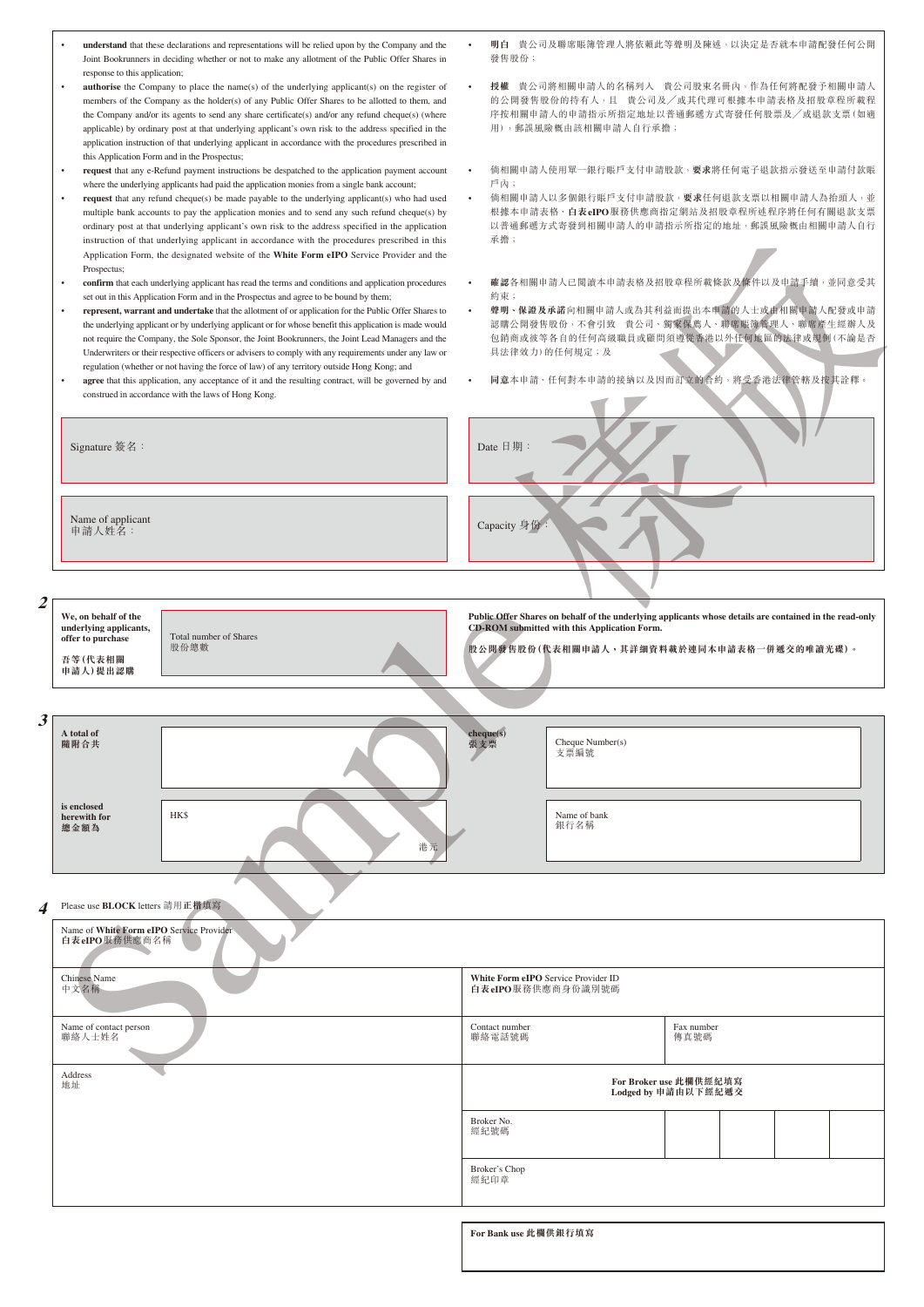## **GUIDE TO COMPLETING THIS APPLICATION FORM**

**References to boxes below are to the numbered boxes on this Application Form.**

#### **1. Sign and date the Application Form in Box 1. Only a written signature will be accepted.**

The name and the representative capacity of the signatory should also be stated.

To apply for Public Offer Shares using this Application Form, you must be named in the list of eIPO Service Providers who may provide **White Form eIPO** services in relation to the Public Offer, which was released by the SFC.

#### **2. Put in Box 2 (in figures) the total number of Public Offer Shares for which you wish to apply on behalf of the underlying applicants.**

Applicant details of the underlying applicants on whose behalf you are applying must be contained in one data file in read-only CD-ROM format submitted together with this Application Form.

#### **3. Complete your payment details in Box 3.**

You must state in this box the number of cheque(s) you are enclosing together with this Application Form; and you must state on the reverse of each of those cheque(s) (i) your White Form eIPO Service Provider ID and (ii) the file number of the data file containing application details of the underlying applicant(s).

The dollar amount(s) stated in this box must be equal to the amount payable for the total number of Offer Shares applied for in Box 2.

All cheque(s) and this Application Form together with a sealed envelope containing the CD ROM, if any, must be placed in the envelope bearing your company chop.

For payments by cheque, the cheque must

- be in Hong Kong dollars;
- be drawn on a Hong Kong dollar bank account in Hong Kong;
- show your (or your nominee's) account name;
- be made payable to "**ICBC (Asia) Nominee Limited Rimbaco Group Global Limited Public Offer**";
- be crossed "Account Payee Only";
- not be post dated; and
- be signed by the authorised signatories of the **White Form eIPO** Service Provider.

Your application may be rejected if any of these requirements is not met or if the cheque is dishonoured on its first presentation.

It is your responsibility to ensure that details on the cheque(s) submitted correspond with the application details contained in the CD-ROM or data file submitted in respect of this application.

The Company and the Joint Bookrunners have full discretion to reject any applications in the case of discrepancies.

No receipt will be issued for sums paid on application.

**4. Insert your details in Box 4 (using BLOCK letters).**

You should write the name, ID and address of the **White Form eIPO** Service Provider in this box. You should also include the name and telephone number of the contact person at your place of business and where applicable, the Broker No. and Broker's Chop.

# **Personal Data**

#### **Personal Information Collection Statement**

For the same of the same of the same of the same of the same of the same of the same of the same of the same of the same of the same of the same of the same of the same of the same of the same of the same of the same of t This Personal Information Collection Statement informs the applicant for and holder of the Shares of the policies and practices of the Company and the Hong Kong Branch Share Registrar in relation to personal data and the Personal Data (Privacy) Ordinance (Chapter 486 of the Laws of Hong Kong) (the "**Ordinance**").

#### **1. Reasons for the collection of your personal data**

From time to time it is necessary for applicants for securities or registered holders of securities to supply their latest correct personal data to the Company or its agents and/or the Hong Kong Branch Share Registrar when applying for securities or transferring securities into or out of their names or in procuring the services of the Hong Kong Branch Share Registrar.

Failure to supply the requested data may result in your application for securities being rejected or in delay or inability of the Company and/or the Hong Kong Branch Share Registrar to effect transfers or otherwise render their services. It may also prevent or delay registration or transfer of the Public Offer Shares which you have successfully applied for and/or the despatch of share certificate(s), and/or the dispatch of e-Refund payment instructions, and/or the dispatch of refund cheque(s) to which you are entitled.

It is important that holders of securities inform the Company and the Hong Kong Branch Share Registrar immediately of any inaccuracies in the personal data supplied.

## **填寫本申請表格的指引**

**下文提述的號碼乃本申請表格中各欄的編號。**

# **1. 在申請表格欄1簽署及填上日期。僅接受親筆簽名。**

簽署人的姓名╱名稱及代表身份亦必須註明。

如要使用本申請表格申請公開發售股份, 閣下必須為名列於證監會公佈的電子首 次公開發售服務供應商名單內可以就公開發售提供**白表eIPO**服務的供應商。

## **2. 在欄2填上 閣下欲代表相關申請人申請認購的公開發售股份總數(請填寫數字)。**

閣下代其作出申請的相關申請人資料,必須載於連同本申請表格遞交的唯讀光碟 格式資料檔案內。

# **3. 在欄3填上 閣下付款的詳細資料。**

閣下必須在此欄註明 閣下連同本电請表格隨附的支票數目;並在每張支票的背<br>面註明(j) 閣下的白表eIPO服務供應商議別編號及(ji)載有相關申請人申請詳細 面註明(i) 閣下的**白表eIPO**服務供應商識別編號及(ii)載有相關申請人申請詳細 简化分泌、常常的症案编號。

此欄所註明的金額必須與欄2所申請認購的發售股份總數應付的金額相同。

所有支票及本申請表格,連同載有唯讀光碟的密封信封(如有)必須放進蓋上 閣 下公司印章的信封內。

如以支票繳付股款,該支票必須:

- 為港元支票;
- 在香港的港元銀行賬戶中開出;
- 顯示 閣下(或 閣下代名人)的賬戶名稱;
- 註明抬頭人為「**工銀亞洲代理人有限公司-Rimbaco Group Global Limited 公 開發售**」;

• 劃線註明「只准入抬頭人賬戶」;

- 不得為期票;及
- 由**白表eIPO**服務供應商的授權簽署人簽署。

倘未能符合任何此等規定或倘支票首次過戶不獲兌現, 閣下的申請可能遭拒絕受 理。

閣下有責任確保所遞交的支票上的詳細資料與就本申請遞交的唯讀光碟或資料檔 案所載的申請詳細資料相同。

倘出現差異,本公司及聯席賬簿管理人可全權酌情拒絕任何申請。

申請時繳付的金額將不會獲發收據。

#### **4. 在欄4填上 閣下的詳細資料(用正楷填寫)。**

閣下必須在此欄填上**白表eIPO**服務供應商的名稱、識別編號及地址。 閣下亦必 須填寫 閣下營業地點的聯絡人士的名稱及電話號碼及(如適用)經紀號碼及加蓋 經紀印章。

# **個人資料**

# **個人資料收集聲明**

此項個人資料收集聲明是向股份申請人及持有人說明本公司及其香港股份過戶登記分 處有關個人資料及香港法例第486章個人資料(私隱)條例(「**條例**」)方面的政策及措施。

## **1. 收集 閣下個人資料的原因**

證券申請人或證券登記持有人申請證券或將證券轉往其名下,或將名下證券轉讓 <sub>||</sub><br>|ラ他人,或要求香港股份過戶登記分處提供服務時,須不時向本公司或其代理及╱ 或香港股份過戶登記分處提供其最新的準確個人資料。

未能提供所要求的資料可能導致 閣下的證券申請被拒絕或延遲,或本公司及 或香港股份過戶登記分處無法落實證券轉讓或提供服務。此舉亦可能妨礙或延遲 登記或轉讓 閣下獲接納申請的公開發售股份及╱或寄發股票及╱或發送電子退 款指示及╱或寄發 閣下應得的退款支票。

證券持有人所提供的個人資料如有任何錯誤,須立即通知本公司及香港股份過戶 登記分處。